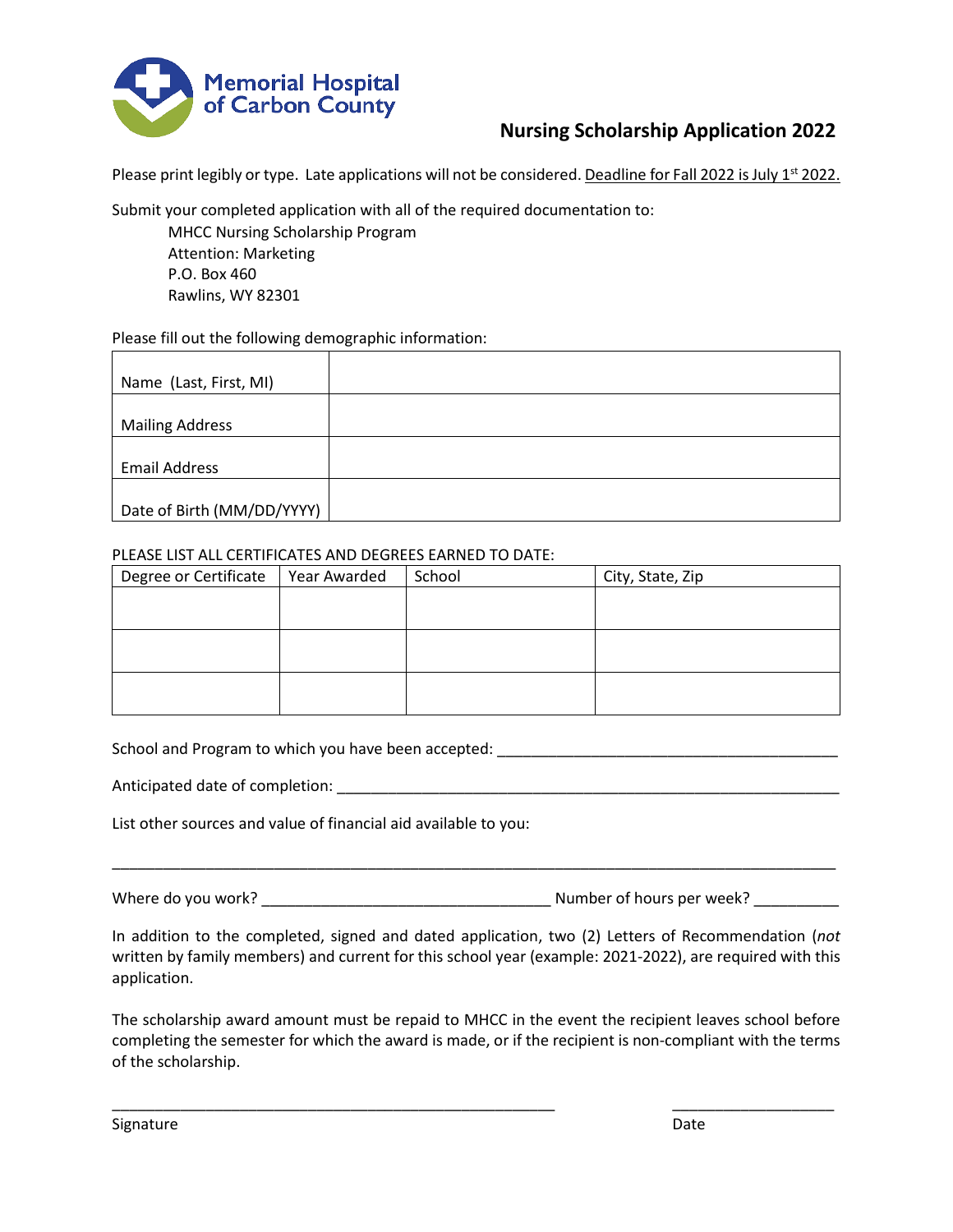

## **Nursing Scholarship Application 2022**

Please write a brief biographical sketch describing yourself and your nursing goals. Describe how this award would help you to reach those goals. Include work experience, school and non-school activities, memberships in organizations, volunteer service, and any other award(s) you have received. Include your responsibilities for dependents in your care, financial need, and plans you have to finance your education. (Please attach an additional sheet)

## **Criteria**

### Eligibility

This scholarship award is available to any person from Wyoming, pursuing a nursing degree at an accredited university, college or school.

- $\triangleright$  Accepted for admission to a higher education university, college or school of Nursing
- $\triangleright$  Full-time degree seeking students for semester of application
- $\triangleright$  Grade point average of 2.5 or better

#### Application Procedure

Before the deadline date, an eligible student must submit the following:

- $\triangleright$  A correctly completed, signed and dated application
- $\triangleright$  A complete biographical sketch of the applicant
- $\triangleright$  A copy of the acceptance letter from the university, college or school for the current school year which specifies the start date of the nursing school
- $\triangleright$  Two letters of recommendation with the following restrictions:
	- $\circ$  Letters must have been written with the current school year (i.e. 2021-2022)
	- $\circ$  Letters must from teachers, employers (past or present), clergy, friends, etc. Letters from family members will not be accepted.

#### Award Amount

The award amount is \$5000.00 for the 2022-2023 school year. A check for \$2500.00 for each semester  $$ fall, spring **or** summer – will be awarded.

Scholarships will be paid directly to the student.

Taxes will be deducted from the final award amount.

#### Selection Process

Selection will be based upon scholastic ability, demonstration of need, educational goals, and adherence to application instructions.

#### \*Restrictions

A transcript to corroborate a minimum of full time enrollment and a grade point average of at least 2.5 for the semester just ended must be received before the remainder of the current scholarship award may be distributed. It is the duty of the recipient to forward the transcript to the same address as the application was submitted. Incomplete or missing transcripts will result in the applicant forfeiting the remainder of the scholarship.